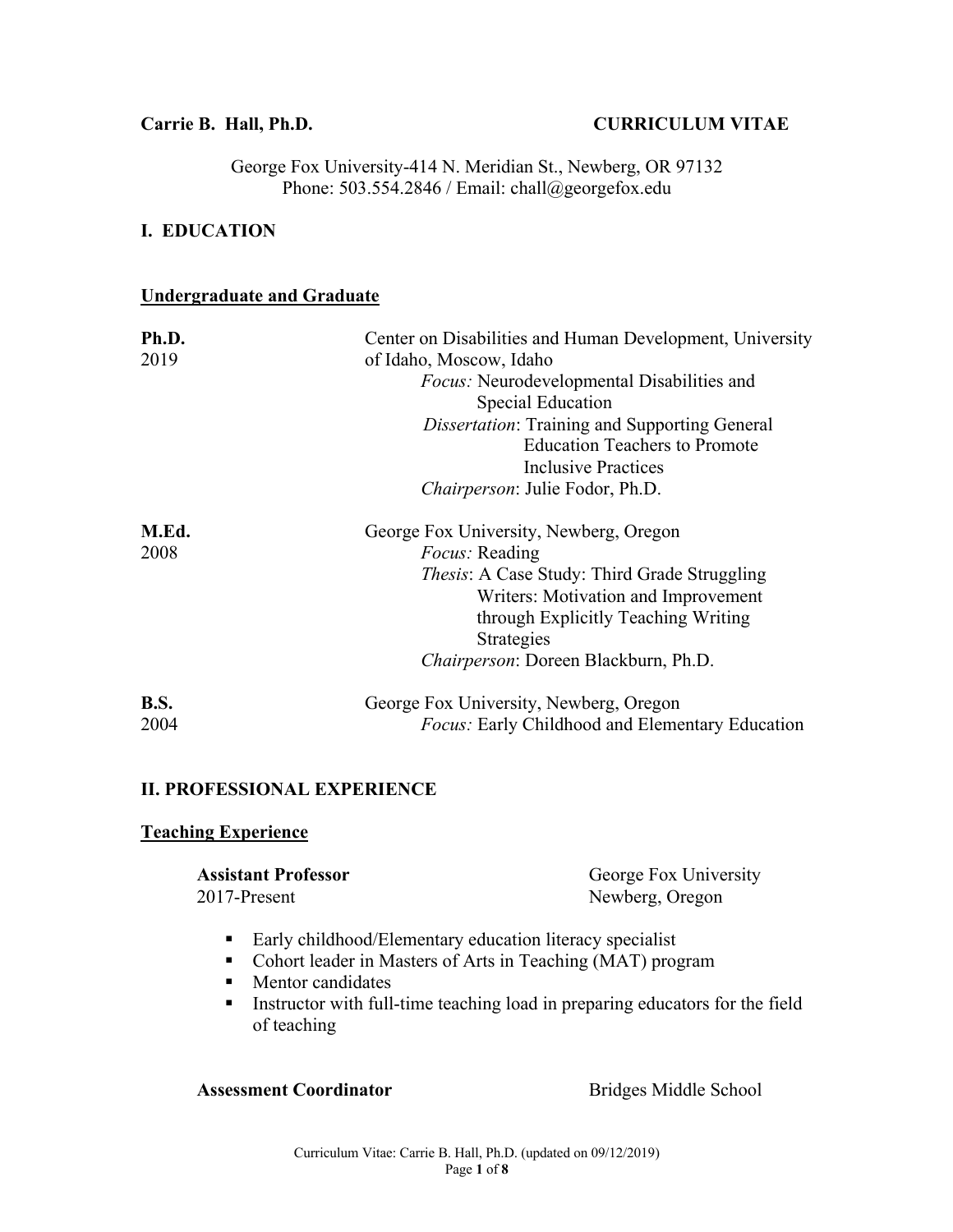2015-2019 Portland, Oregon

- Proctor for administering Measures of Academic Progress (MAP) testing
- Consult with teachers on testing results and grouping of students by learning needs
- Consult with parents on supporting learning needs based on testing data

**Classroom Teacher** Bridges Middle School 2014-2017 Portland, Oregon

- § Assessment Coordinator
- Proctor for administering Measures of Academic Progress (MAP) testing
- Subjects taught: math, language arts, and humanities
- Grades taught:  $5-8^{th}$  grade
- Teach and support students with learning disabilities and neurodevelopmental disabilities
- Led professional development on assessments and data teams

**Classroom Teacher** Joint School District #2, 2008-2012 Meridian, Idaho

- Taught multiple subjects to third grade students for three years
- Taught multiple subjects to third and fourth grade students in a combined class for one year
- Language Arts Representative for school for three years
- Writing committee chair for implementing effective writing practices
- Team leader for collaboration
- Leadership team representative for third grade for one year
- Volunteer committee chair for one year
- School newspaper director for one year-started committee and encouraged students to write

**Classroom Teacher Classroom Teacher Hillsboro School District 1J,** 2006-2008 Hillsboro, Oregon

- Taught multiple subjects to third grade students for 2 years
- Actively participated in data team groups
- Trained in Sheltered Instruction Observation Protocol (SIOP)

**Substitute Teacher Millsboro School District 1J,** 2004-2006 Hillsboro, Oregon Newberg School District, Newberg, Oregon Portland Public Schools, Portland, Oregon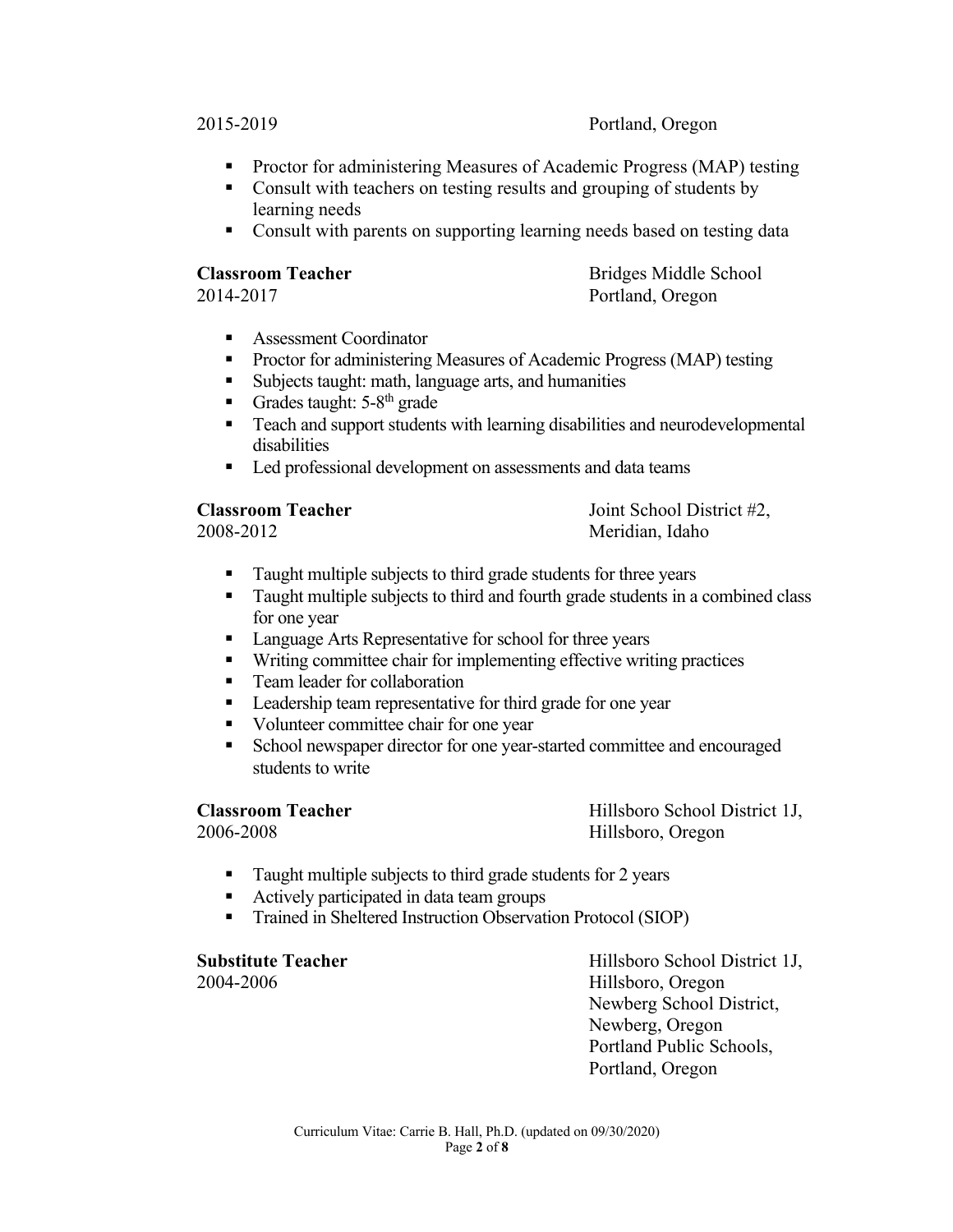- Taught in a second-grade classroom as a long-term substitute
- Taught in a third-grade classroom as a long-term substitute
- Taught in a third and fourth grade combined classroom as a long-term substitute
- Created lessons for long term teaching experiences
- Participated in collaboration, IEP meetings, and interventions as a long-term substitute
- Taught in various grades as a substitute

### **Clinical Experience**

| <b>Education Specialist</b> | Northwest Neurobehavioral |
|-----------------------------|---------------------------|
| 2012-2014                   | Health, LLC               |
|                             | Meridian, Idaho           |

- Tutored students who were identified as having a neurodevelopmental disability
- Taught small group interventions
- Consulted with parents regarding Individual Education Programs (IEPs)
- Consulted with school districts about education resources through NNH
- Led various no-cost learning clubs for children with neurodevelopmental disabilities
- Consulted with NNH Clinicians and Post-Doctoral Fellows
- Consulted with parents regarding strategies to support learning
- Co-led community seminar for parents on autism supports

**Trainee** Utah Regional Leadership 2012-2014 Education in Neurodevelopmental Disabilities (URLEND) Center on Disabilities and Human Development, University of Idaho, Moscow, Idaho

- Participated in clinic visits to gain experience with multiple professional disciplines
- Participated in leadership projects and research
- Collaborated with different disciplines to better understand systems of care
- Built leadership skills through seminars, and experiences
- Gained knowledge and experience in providing optimal services to children and adolescents with special health care needs
- Gained knowledge and experience in the importance of families and how they are essential to well-being, thus emphasizing family-centered care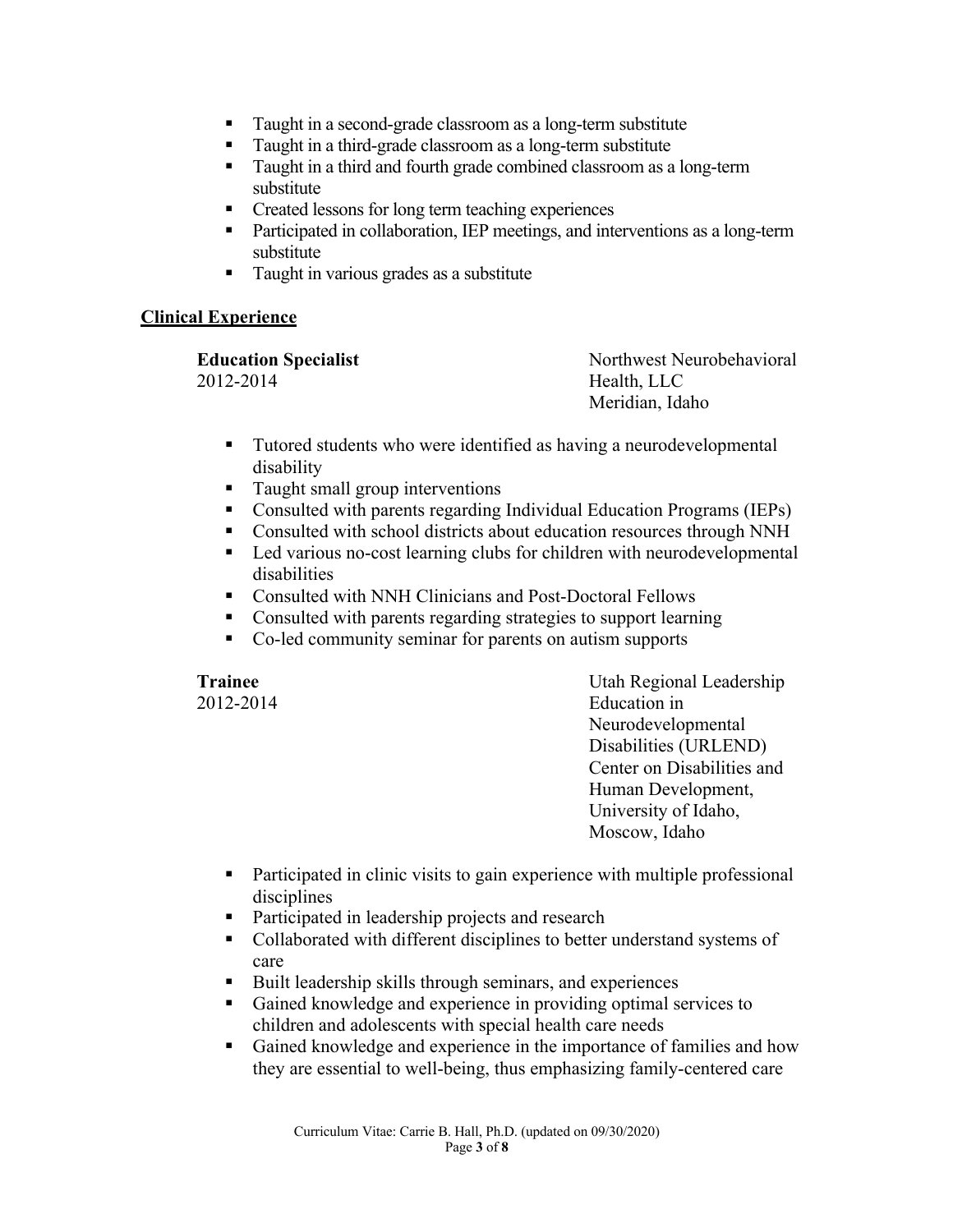- Participated in autism enhanced, an added program focusing on evidencebased practices with children and adolescents with autism
- Participated in weekly didactics and seminars
- Participated in policy and advocacy training and emersion experiences

### **Leadership Experience**

| <b>Co-Director</b><br>2019-2020    | Reading Endorsement Program<br>George Fox University<br>Newberg, OR 97132 |
|------------------------------------|---------------------------------------------------------------------------|
| <b>Director</b><br>$2020$ -present | Reading Endorsement Program<br>George Fox University<br>Newberg, OR 97132 |

### **Honors, Awards & Nominations**

| 2013 | Advocacy Award, Northwest Neurobehavioral Health,<br>Meridian, Idaho                                |
|------|-----------------------------------------------------------------------------------------------------|
| 2019 | Nominated for the Faculty Achievement Award for<br>Teaching, George Fox University, Newberg, Oregon |

### **III. SCHOLARSHIP**

### **Areas of Professional Interest**

- Children's and adolescent literacy
- Advocacy for children who are unable to advocate for themselves
- Assisting educators to best support and teach children with various neurodevelopmental disabilities, using most current research and evidence-based practices
- Universal Design for Learning in general education settings
- Distance education and professional development

### **Funded Grants and Contracts**

2014 **Funding source:** Centers for Disease Control and Prevention's National Center on Birth Defects and Developmental Disabilities **Title:** *Idaho Autism Project* **Role:** Graduate Assistant **Duration:** 2014-2015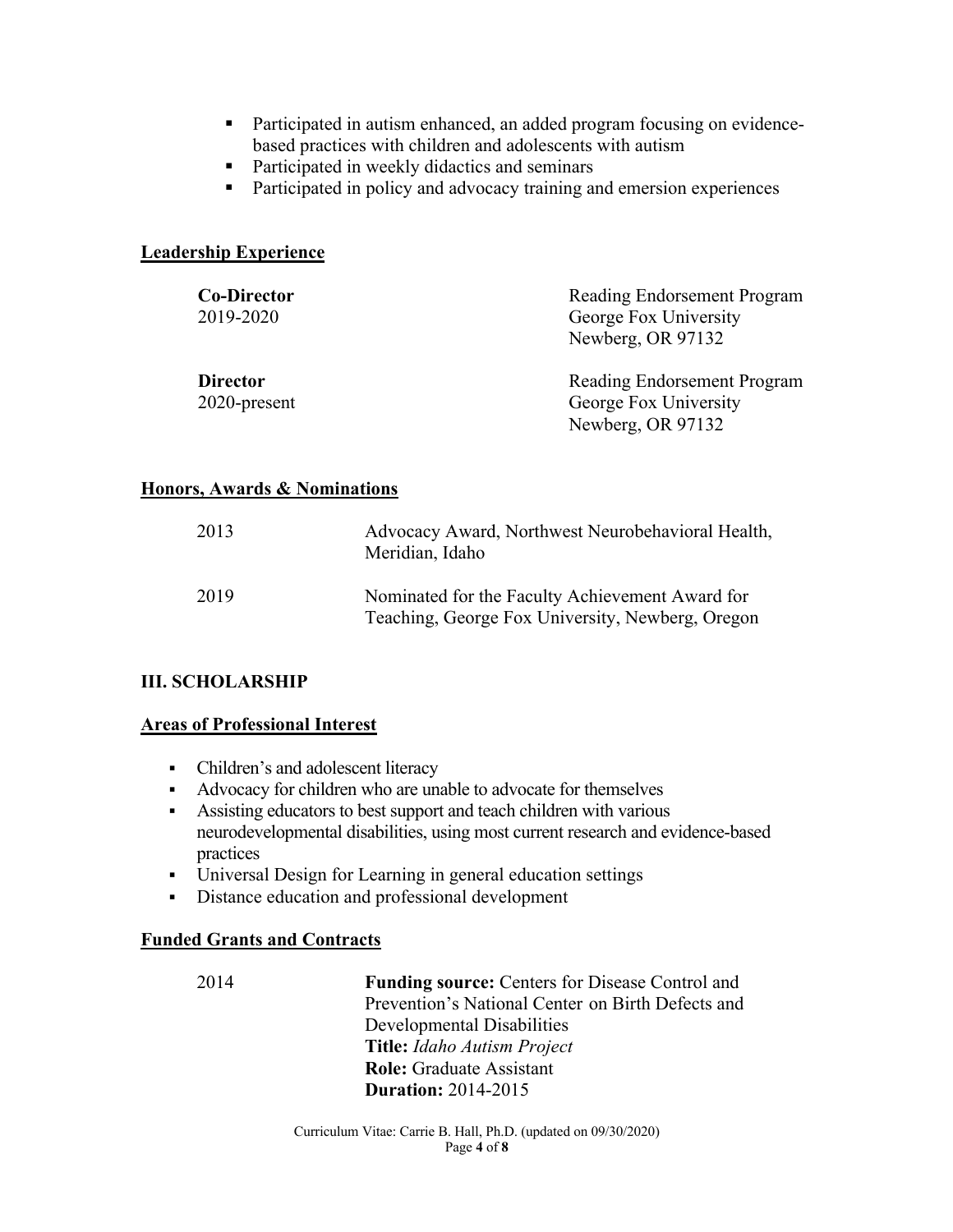### **Invited Lectures & Peer Reviewed Conference Presentations**

- Mitchell, G.E., **Hall, C.,** Rennie, B., Curtis, L., McQuivey, E., Haygeman, E. (2014, May). *From the IEP to the classroom: general education and IEP implementation.* Poster presentation atthe Annual Pacific Rim International Conference on Disability and Diversity. Honolulu, HI.
- McQuivey, E., **Hall, C.,** Curtis, L., Haygeman, E., Rennie, B., Mitchell, G.E. (2013, May). *General educators experience with implementation of social and behavioral goals for children with autism.* Poster presentation at Combating Autism Act Initiative Meeting. Crystal City, VA.
- **Hall, C.,** Mitchell, G.E., McQuivey, E., Curtis, L. Haygeman, E., & Rennie, B. (2013, November). *From IEP to the classroom: perspectives of general educators on the implementation of IEP goals for children with autism.* Poster presentation at the Association for University Centers on Disabilities. Annual Conference, Washington, D.C.
- **Hall, C**. (2015) *Middle school students with autism spectrum disorder: Strategies and supports*. Guest lecture: Orientation to Autism Spectrum Disorder Course at University of Idaho.
- **Hall, C.**, Hills, M., & Thornhill, S. (2019). *Think, write, teach culturally responsive literacy with wordless picture books*. Presentation accepted at Oregon State Literacy Association, Portland, OR.
- **Hall, C.** (2020). *Reframing and refocusing: Bringing joy into the classroom*. Guest lecture: Professional development for middle school educators at Bridges Middle School in Portland, OR.
- **Hall, C.** (2020). *Bridging systems to support success for all learners*. Guest lecture: Didactic lecture for Neuropsychology Department at Oregon Health & Sciences University, Portland, OR.

### **Publications**

**Hall, C.,** Hollingshead, A., Christman, J. (2017). Implementing video modeling to improve transitions within activities in inclusive classrooms. *Intervention in School and Clinic*, *54*(4), 235-240. doi.1053451217736870.

### **IV. SERVICE**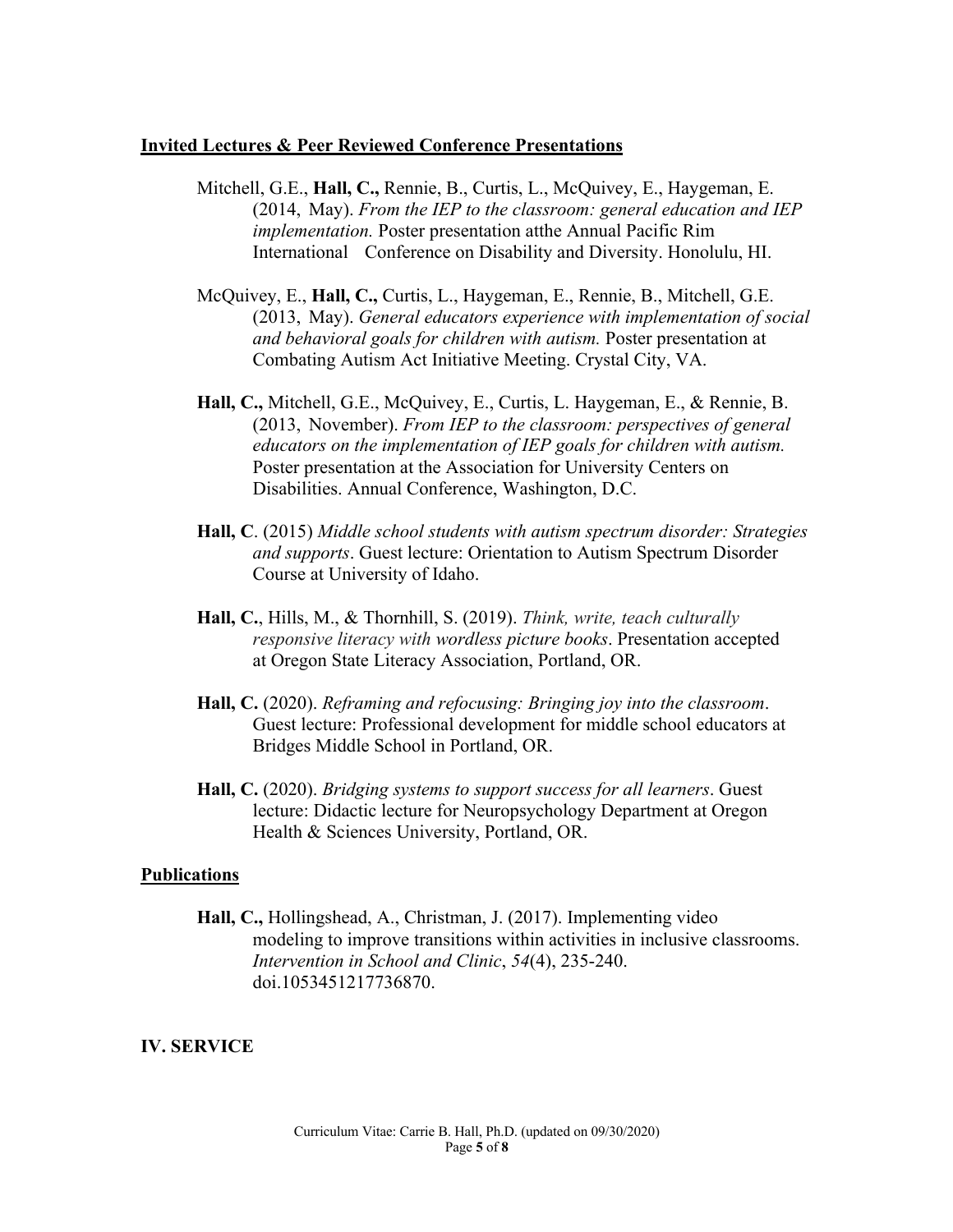# **Committees and Memberships**

|           | 2020-present Graduate Senate, Member<br>George Fox University, Newberg, Oregon                              |
|-----------|-------------------------------------------------------------------------------------------------------------|
|           | 2020-present Undergraduate Teacher Education Committee, Chair<br>George Fox University, Newberg, Oregon     |
| 2019-2020 | Undergraduate Teacher Education Committee, Co-chair<br>George Fox University, Newberg, Oregon               |
|           | 2019-present International Dyslexia Association, Member                                                     |
|           | 2019-present Council for Exceptional Children, Member                                                       |
| 2018-2020 | <b>CAEP</b> Accreditation Committee, Member<br>George Fox University, Newberg, Oregon                       |
| 2018-2019 | Undergraduate Teacher Education Committee, Member<br>George Fox University, Newberg, Oregon                 |
|           | 2018-present Bridges Middle School Board of Directors, Board Member                                         |
|           | 2018-present Beverly Cleary Children's Choice Awards, Committee Member                                      |
|           | 2018-present Oregon State Literacy Association, Member                                                      |
|           | 2018-present International Literacy Association, Member                                                     |
| 2018      | Faculty Search Committee for School of Education, George Fox<br>University                                  |
|           | 2017-present MAT admissions group assessment faculty participant, George Fox<br>University                  |
|           | 2017-present National Council of Teachers of English, Member                                                |
| 2017-2018 | National Writing Project, Member                                                                            |
| 2013-2014 | Member of the Statewide Idaho Center for Excellence in Autism                                               |
| 2012      | Recruitment of Pediatric Neuropsychology Postdoctoral Fellow<br>Committee, Northwest Neurobehavioral Health |

## **Community Service**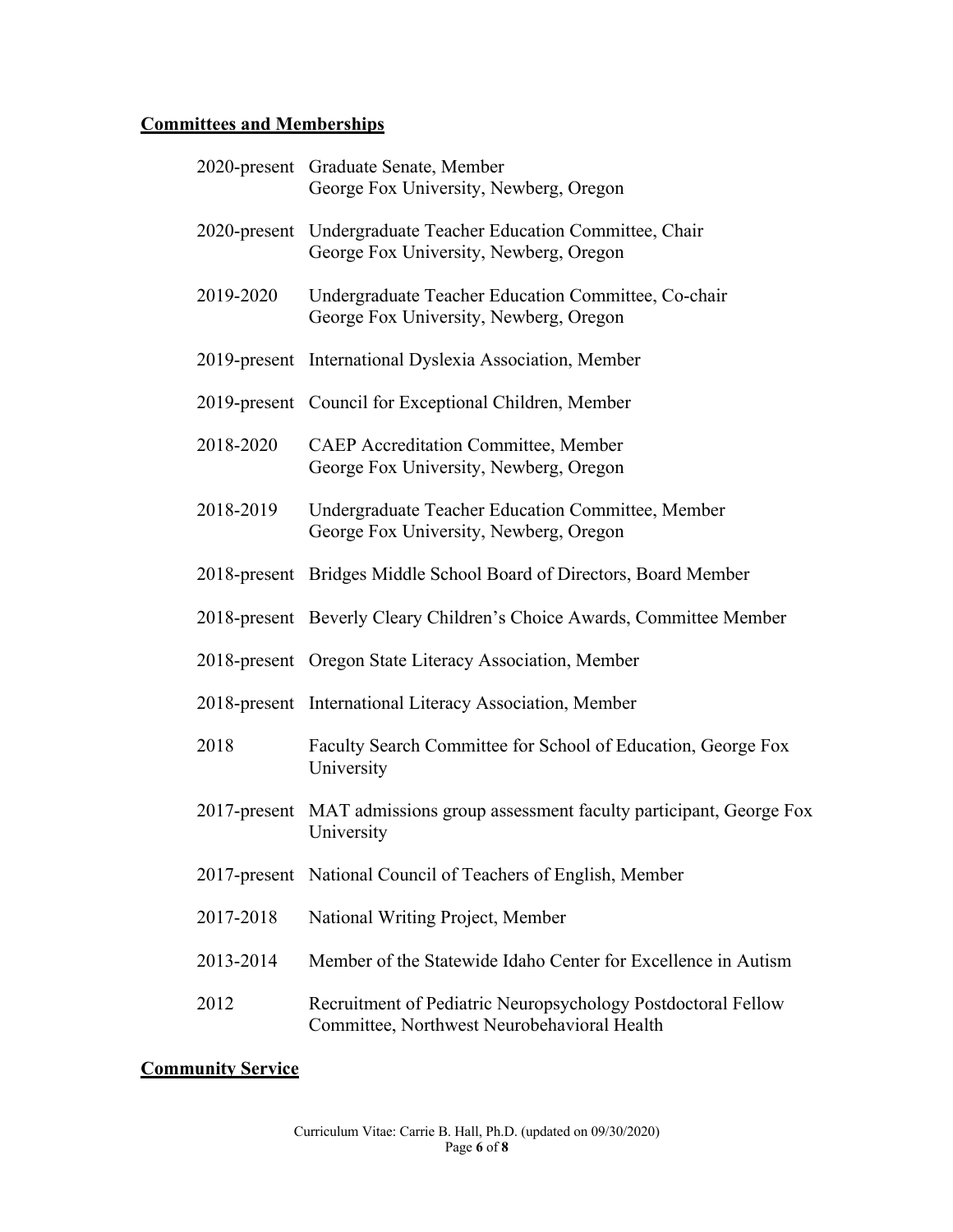|           | 2020-present Participating in monthly information nights to recruit for the<br>Masters of Arts in Teaching program, George Fox University,<br>Newberg, Oregon                         |
|-----------|---------------------------------------------------------------------------------------------------------------------------------------------------------------------------------------|
|           | 2019-present Participating in developing video-based teacher observation plan,<br>Bridges Middle School, Portland, Oregon                                                             |
| 2018-2019 | Participating in developing a comprehensive literacy program,<br>Bridges Middle School, Portland, Oregon                                                                              |
| 2018      | Led a writing club for struggling writers to support writing needs<br>in the classroom, Bridges Middle School, Portland, Oregon                                                       |
| 2017      | Mentored first year teacher, Bridges Middle School, Portland,<br>Oregon                                                                                                               |
| 2016      | Led professional development seminar Unwrapping MAP Testing<br>Data, Analyzing Data, and Next Steps, Bridges Middle School,<br>Portland, Oregon                                       |
| 2015      | Led professional development seminar Introduction to MAP<br>testing, Bridges Middle School, Portland, Oregon                                                                          |
| 2013      | Co-led Autism 101: NNH Parent Training Class, Northwest<br>Neurobehavioral Health, Meridian, Idaho                                                                                    |
| 2013      | Led clinical didactic seminar Educational Supports for Children<br>with Neurodevelopmental Differences, Northwest Neurobehavioral<br>Health, Meridian, Idaho                          |
| 2012-2014 | Led various no-cost learning/social clubs for children with<br>neurodevelopmental disabilities, Northwest<br>Neurobehavioral Health, Meridian, Idaho                                  |
| 2011      | Led professional development seminar How to Teach Writing to<br>Support Reluctant Writers, Summerwind Elementary, Meridian,<br>Idaho                                                  |
| 2010      | Provided consultation to teachers in instruction and specifically<br>supporting learners with neurodevelopmental disabilities in the<br>classroom setting, in Katali, Uganda, Africa. |

## **V. Research Interests**